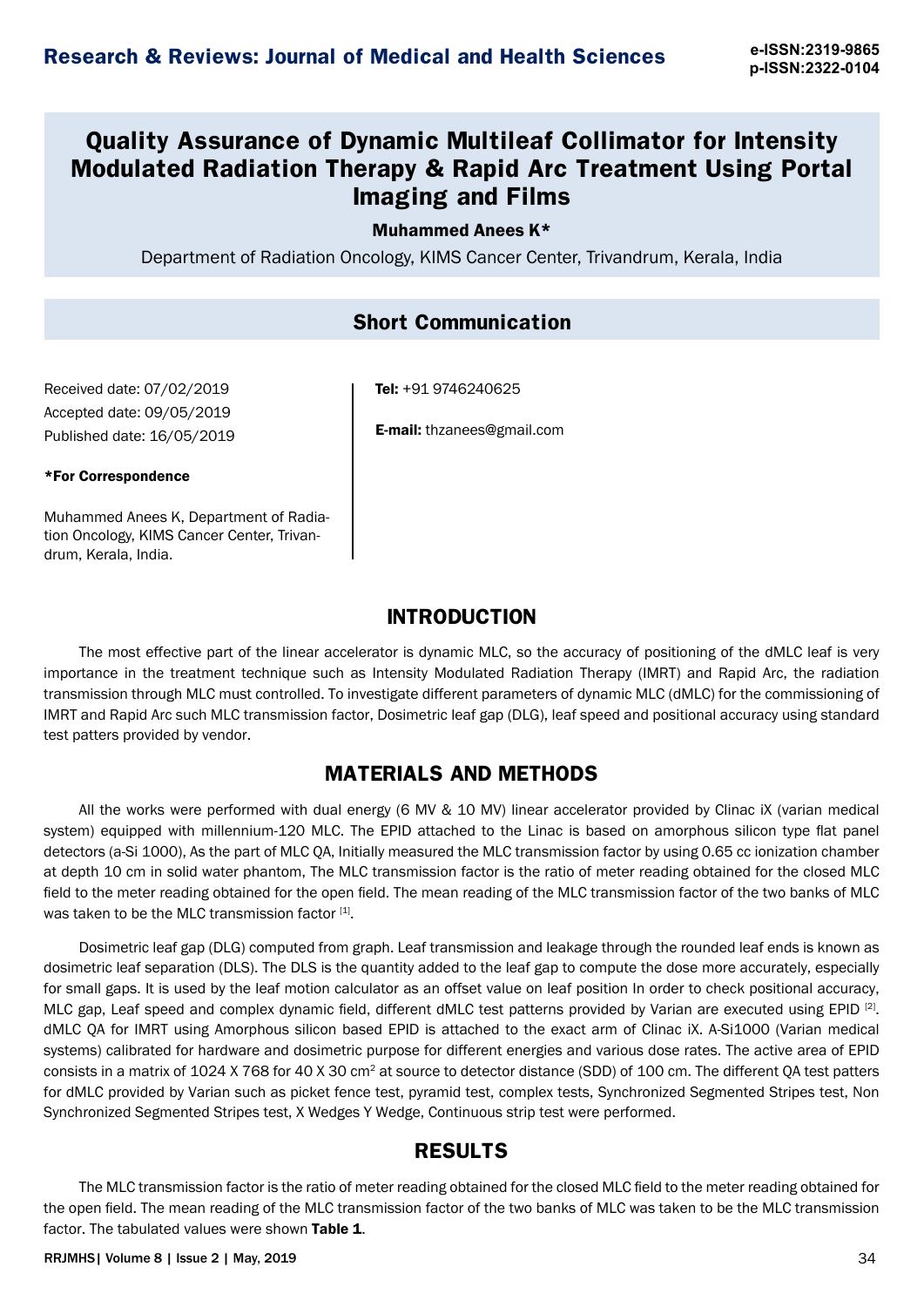# **Research & Reviews: Journal of Medical and Health Sciences e-ISSN:2319-9865**

**p-ISSN:2322-0104**

Table 1. MLC transmission.

| Energy       | <b>copen</b>  | . .<br>. | $\sim$<br>. . | clossed      | <b>MLC Transmission (%)</b> |
|--------------|---------------|----------|---------------|--------------|-----------------------------|
| 6 MV         | 16.40         | ◡.∠¬     | 0.24          | ⊿ר ∩<br>∪.∠4 | AC                          |
| <b>10 MV</b> | 0.07<br>10.ZI | 0.30     | ∪.∪⊥          | 0.305        | L.U                         |

The average leaf transmission was found to be 1.46%, 1.67% for 6 and 10 MV respectively; Dosimetric leaf gap obtained from the graph is found to be 1.3 and 1.4 mm for 6 and 10 MV respectively Figures 1-4. Various dMLC tests patters for IMRT and Rapid arc were measured using EPID and therapy verification films.



Figure 1. Measurement of DLG Clinac iX for 6 MV photon.



Figure 2. Measurement of DLG Clinac iX for 10 MV photon.



Figure 3. A) Picket Fence Test B) Synchronized Segmented Stripes Test.



Figure 4. Pyramid.